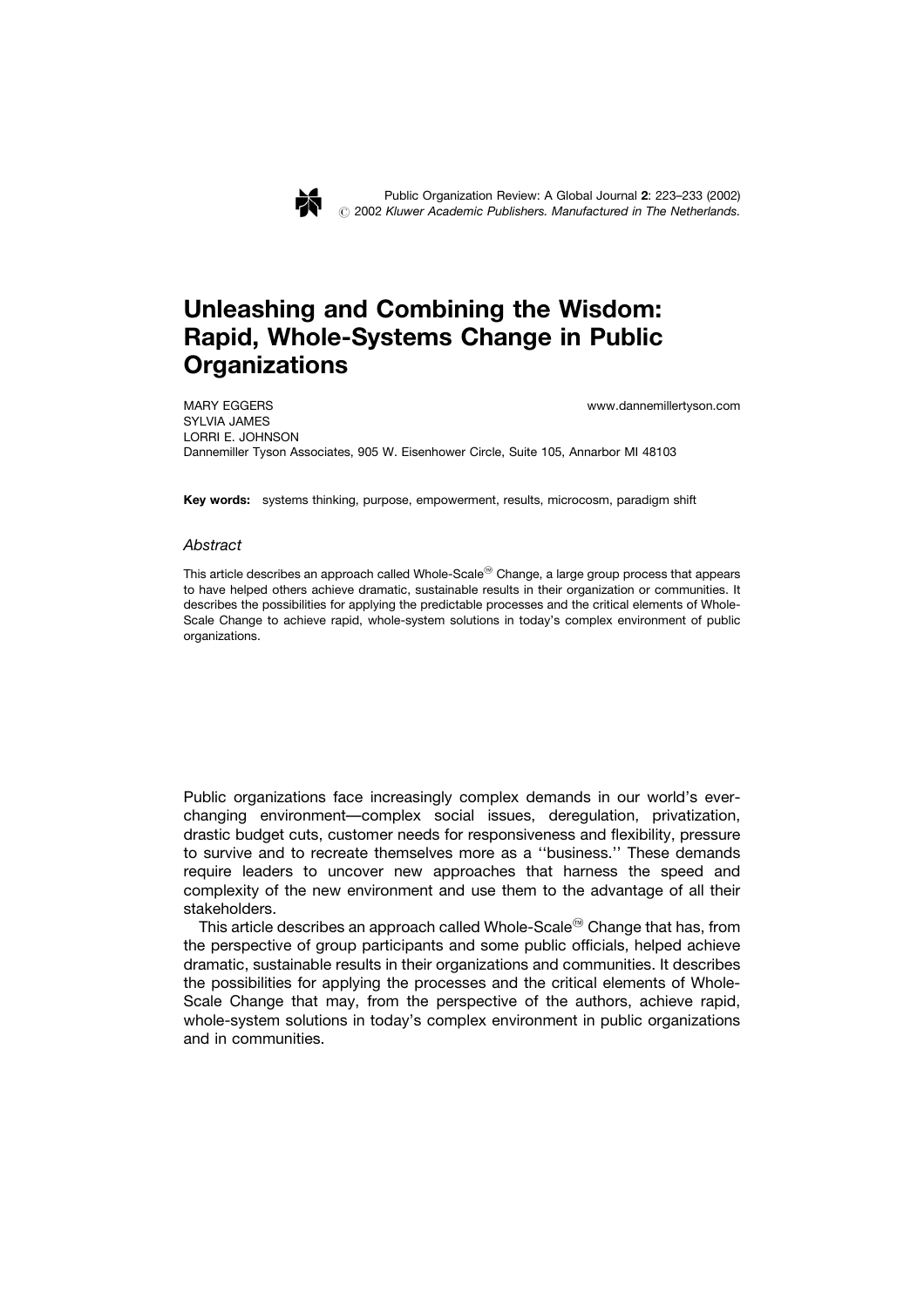# What is Whole-Scale?

Whole-Scale has been used extensively in a variety of public organizations—city and national government, education systems, community organizations, and non-profits.

Whole-Scale was developed by Dannemiller Tyson Associates in 1981 when Ford Motor Company, seeking to move its management culture from ''command and control'' to a more participative style, brought in Kathleen Dannemiller, Al Davenport, Bruce Gibb, and Chuck Tyson to design and facilitate the change. The method that emerged has been used for two decades to assist hundreds of organizations and communities.

This highly participative approach provides a robust, highly effective and predictable set of processes to help organizations and communities identify and utilize their own internal abilities to grow, to better lead, and to create the organizations and communities of their own choosing. Typically, organizations and communities already know what kind of difference is needed: implementation of a new vision or strategic direction, new or redesigned work processes, restructured roles/jobs/teams, cooperation between labor and management. What they do not know—which Whole-Scale helps to provide—is (1) how to put the difference in place rapidly and effectively through whole-system solutions, and (2) how to continue the process.

The goals of Whole-Scale are simple. Through a series of small and/or large group interactive sessions that are purpose-driven:

- . Organizations and communities work to build a shared understanding of their current reality, a vision of the future, and the action steps to get there.
- . Individuals and groups seek to gain a broader ''big picture'' of and critical need for cooperation among all elements of a system.
- . Whole system solutions are create real time and people work to implement them within days or months instead of years.
- . Diverse people strive to become ''one brain and one heart'' which shapes how they go about their work—acting individually with the wisdom of the ''whole.''
- . Personal connections are forged between stakeholders at the individual ''maxmix'' tables over the two to three days of an event, where each table is a crosssection of all the diversity in the room. Actually knowing people makes calling on them for assistance or information easier and is key to implementation.
- . The organization develops skills for using Whole-Scale processes as a way of staying connected and working together, engaging microcosms to continue to refine roles, tasks, and actions. They design and facilitate their own reunions to continue learning and changing.

Two essentials which underlie Whole-Scale as a way of leading change are the belief that: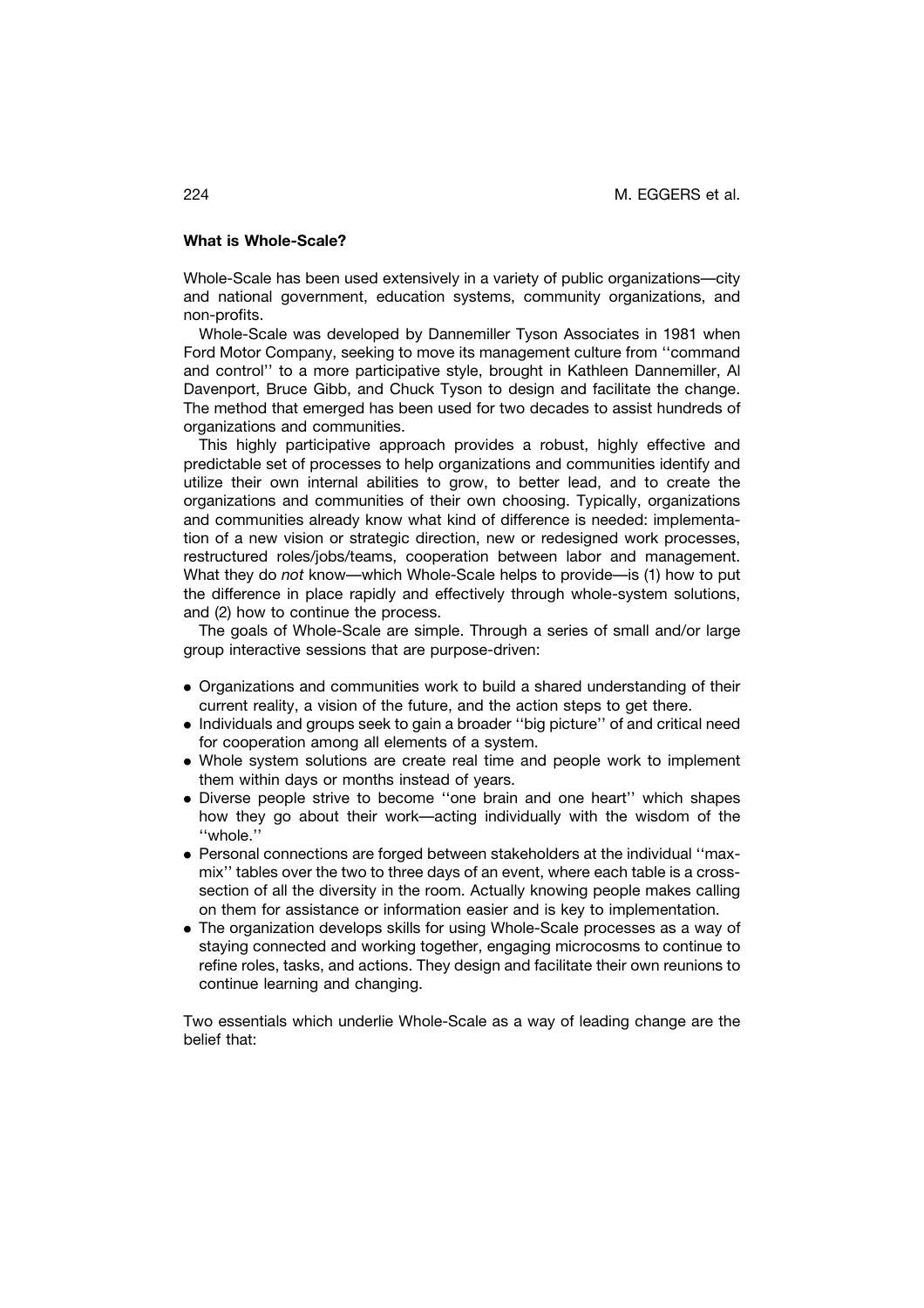- 1. Underlying principles and beliefs—about people, empowerment, integrity and trustworthiness—shape every facet of the work. These principles are the ''heart'' of the work.
- 2. Robust processes are needed to address the complexity of today's environment. Over the years, Whole-Scale Change processes continue to build on the wisdom that has become part of our field of organization development: process consultation, action learning, systems theory, preferred futuring, community building, socio-technical systems, adult learning, strategic planning, and chaos theory.

# The paradigm shift

When organizations and communities go through the series of processes described in this article, Whole-Scale Change seeks a paradigm shift—a new way of seeing the world. Once people see the world differently, they cannot be stopped from taking the actions that begin to transform their shared vision into their shared reality.

In designing the flow of needed discussion to effect a paradigm shift, we use a model for change that Dick Beckhard (Beckhard and Harris, 1987) first articulated:  $D \times V \times F > R$  ... dissatisfaction with things as they are (D), a vision of what we (individually and together) yearn to have in our organization's future and in our own (V), and the first system-wide actions we must take together in order to move us in that direction (F). If all of those elements have been discussed and created by a microcosm of the system, the sum of  $D \times V \times F$  will be greater than resistance to change (R). If any one of the elements has not been explored and combined, the sum will be zero, and you will find that you can not overcome the very natural resistance to change. In that eventuality, the consultant and the microcosm group will need to diagnose what is missing. When all three elements are in place, change can begin in that moment. But the proof is in the pudding: community by community.

# Case studies of Whole-Scale Change

### The New York State Tax and Finance Department

In the mid-1990s, the New York Tax and Finance Department could be described as a typical state government agency. It operated with a traditional top-down hierarchy and the individual divisions operated in isolation of one another. There was no ''big picture'' outlook; most divisions focused on sub-optimization. There was a constant focus on improving unit operations without a clear understanding as to how the improvements connected with department performance. There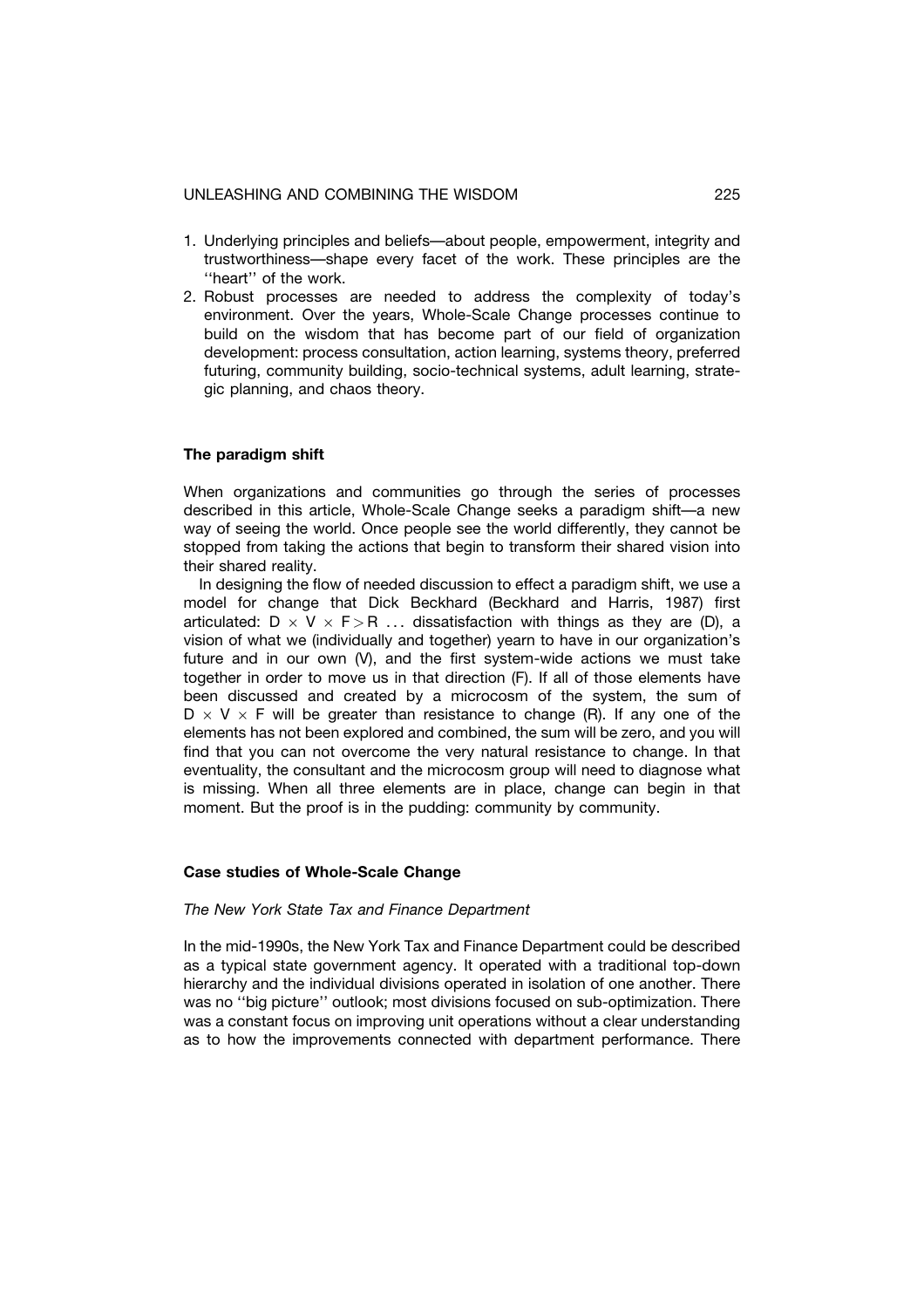was also a great deal of emphasis placed on revenue generation, based on the department's primary function of collecting the tax money, with little attention given to the taxpayers themselves. Leadership wanted to recreate the Department into a top-notch service-oriented organization.

Seeing the possibilities of bringing together a critical mass to create a Department which is ''friendly to tax payers,'' they held two Whole-Scale events: An initial session and a one-year Reunion.

The process for the first session began with an Event Planning Team (EPT), about 30 people from different layers and parts of the organization. This group connected around a purpose for the event to: (1) Improve cooperation, communication and coordination, (2) Empower employees and improve morale, (3) Enhance services to customers, and (4) Strive for universal commitment towards TQM (Total Quality Management).

The initial event was conducted in the fall of 1997 and included over 400 employees. They gathered for a two-day event that focused on how to transfer the Department into a top-notch service-oriented organization. During this process it was recognized that they needed to take better care of the internal needs to enable better customer service. The evaluations at the end of the two days proved that they had made significant movement on the Purpose, as articulated by the Event Planning Team. The following year, they conducted a two-day follow-up session (Reunion). The new Event Planning Team wanted to expand the experience to an even more diverse group geographically. This time over 570 employees gathered to focus on continuation of their strategy. The purpose of the Reunion was to: (1) Evaluate progress, (2) Celebrate successes, (3) Learn from frustrations, (4) Renew the spirit, (5) Determine future direction, and (6) Move forward with a commitment that enables all to work together as a team.

To design the Reunion, a new Event Planning Team was convened. Their wisdom was to begin the Reunion with a progress review, seated in their functional groups. The progress review included the following questions:

- . What did we agree to do following last year's conference?
- . What did we actually do?
- . What did we do that we had not even expected to do?
- What did we learn from all that?
- . What do we want to do to continue to move forward?

Most of the focus since the 1997 session was on improving communications, improving training, and enhancing the degree of involvement. They cited a number of technical improvements since the previous year, including more PCs, Lotus Notes, and better equipment. They learned that management is committed, that teams work, that people want to be empowered, and that it is possible to change. To move forward, they said they needed more autonomy at the lower levels, more sharing of information, continuing to voice opinions, and ''staying the course''.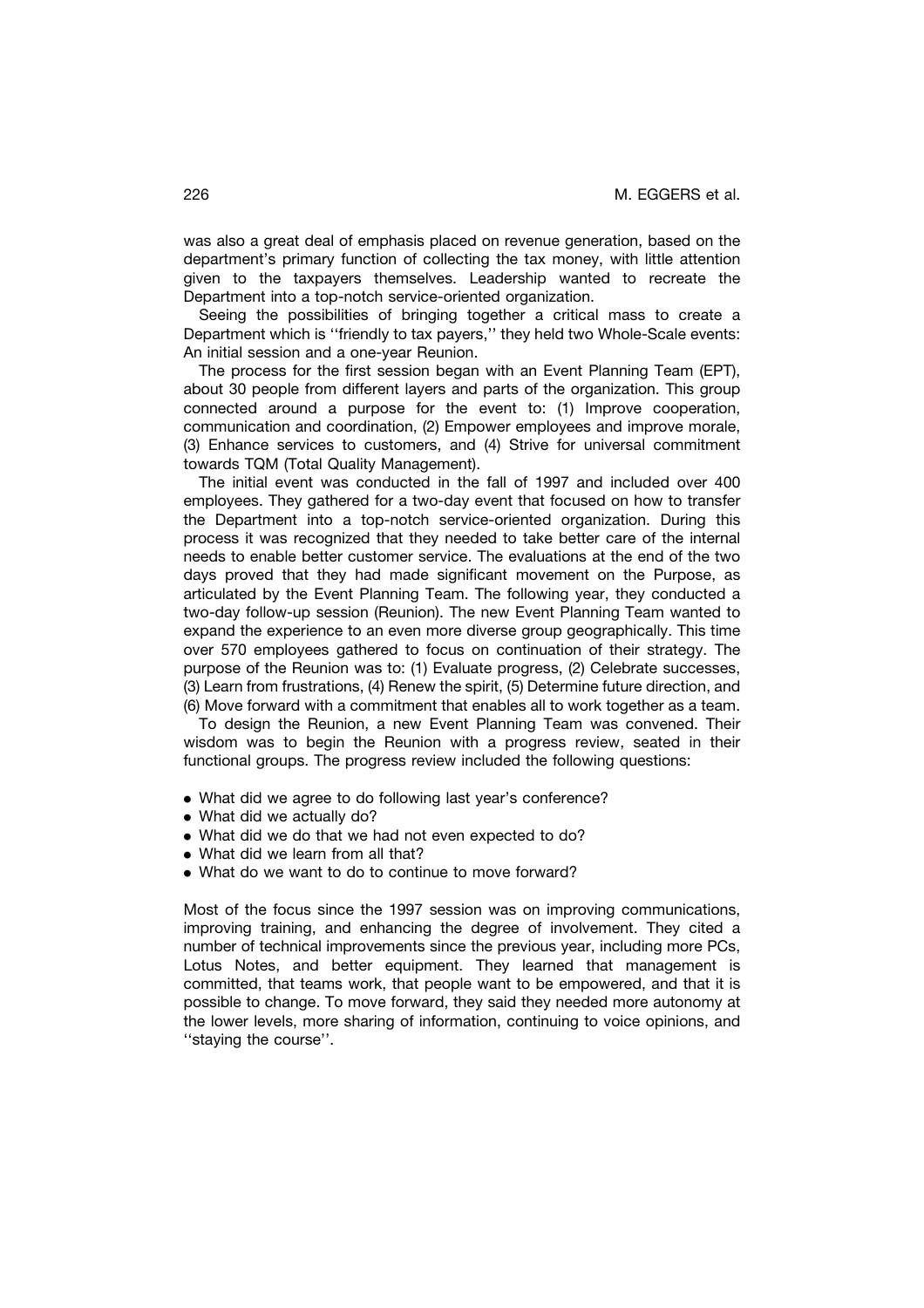# UNLEASHING AND COMBINING THE WISDOM 227

After the initial progress review, participants were reseated into ''max-mix'' tables to continue building a shared picture of their current reality. At each table, people are seated at a maximum mixture of all functions, levels, service dates, attitudes of the Department—''max-mix'' table seating. They heard from leadership that ''the progress has exceeded our expectations'' and individuals were now bringing solutions instead of problems to the table. They heard directly from external customers who said the degree of complexity for taxpayers had decreased, the department was listening and was indeed more courteous. Their customers encouraged the department to continue to move forward with their vision.

Still seated in ''max-mix'', participants worked together to create a real-time diagnosis of the department today: internal communications, teamwork, rewards and recognition, performance management, technologies, etc. Also, they heard an update of projects initiated from the first session. These projects reaffirmed the success of the session and led into new system-wide action planning. After generating a preferred future statement for each area of the business, participants identified action items towards realizing the future—everything from technology improvements to supervisor training. From these system-wide actions, they moved to generating requests from each other as internal customers and making commitments.

This initiative has not been formally evaluated, but outcomes are encouraging from a whole systems change perspective. Some of the comments from the Reunion were ''I see the change and it is good'' and ''for the first time, I enjoy coming to work,'' and ''I have seen the commitment from all levels and its impact on our customers. It is taken on a life of its own!" In post-session<sup>1</sup> interviews, other measureables were: (1) Service level improved from 65% to 93%, (2) Accuracy and clarity of information provided improved, and (3) Wait times were reduced from 58% to 32%.

# The National Caucus and Center on Black Aged (NCBA)

The National Caucus and Center on Black Aged (NCBA) has strong roots in the civil and human rights movement of the 1960s and 1970s. The convening issue for what started as an ad hoc organization was to give national visibility to economic, health, and social issues facing African-American elderly and to influence the 1971 White House Conference on Aging. By the late 1990s, many of the original founders of NCBA had passed on and those who remained continued the struggle for a decent standard of living and quality of life and to protect the legacy of the original founders. They also recognized that it was important to plan for the future and to re-examine NCBA's mission in light of current social, economic, and political trends.

The Board had established a Strategic Planning (SP) Committee to collect data using surveys and interviews with its members and chapter offices around the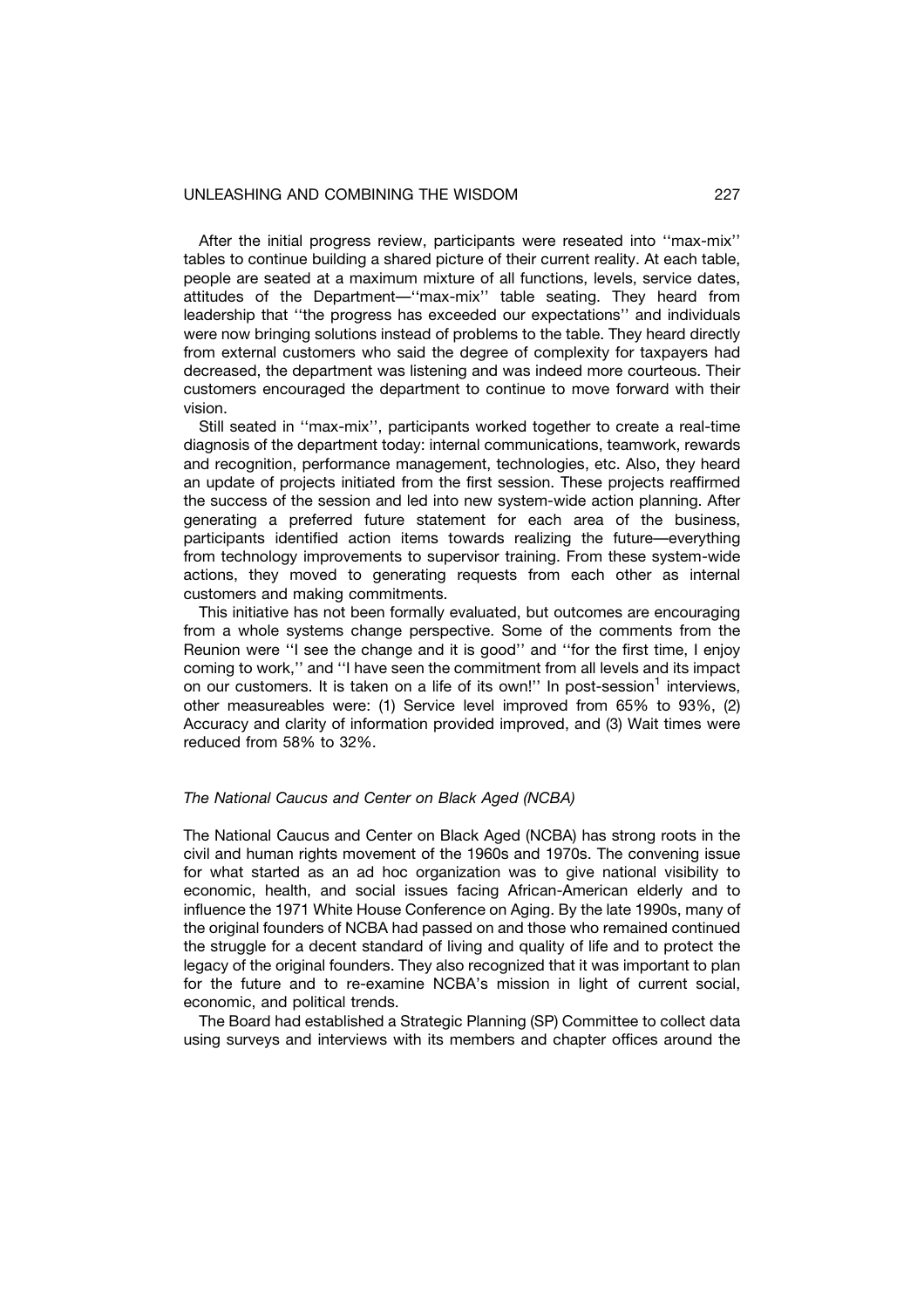country. Facilitators met with the Board of Directors to understand what they hoped to create now and what they perceived to be the most critical issues facing the organization as they looked to the future. Issues such as the lack of resources, the restructuring of federally funded social programs, and projected demographics for populations of color were considered.

An Event Planning Team was convened which included representatives from the Board, the SP Committee, and the administrative staff of NCBA. They agreed that the purpose of their first event was ''to garner the strengths and resources of all stakeholders in defining the mission and vision of NCBA and agree on our individual and collective roles and responsibilities in achieving them''.

The team designed a two-day strategic planning retreat that included the full Board, staff, and representatives from various external stakeholder groups. Participants attempted to build a shared understanding of how they arrived at the current state of the organization, including obstacles faced and lessons learned from their struggle. Beneficiaries of NCBA services told stories about the role that NCBA had played in their lives and what NCBA meant to them. A trio of elderly women on a stakeholder panel described the feeling of security and the sense of community and family that living in one of the NCBA-sponsored housing projects afforded them. Another woman on the panel talked about having to re-enter the workforce at the age of seventy and the training and placement opportunities that she received through the NCBA employment program. The Chief of the Racial Statistics Branch of the National Bureau of the Census shared current demographical data and projections for the next 20 years and the impact on political, economic, and social trends in the future.

Insights from these external stakeholders seemed to provide the impetus the organization needed to free themselves from old assumptions about their constituency and the environment. Their work together at the event appeared to validate their identity, mission and direction. For the first time they had a shared commitment to their focus as well as how they would create and deliver value. They worked on defining relationships, given their dual roles as advocate and service provider. Together, they seemed to let go of trying to be ''another AARP'' in order to focus on what they now saw together as their unique role. Once they were aligned on their image of NCBA's future and the role that the organization should play, everyone agreed to focus strategically on improving their marketing, increasing financial resources, developing human resources (including board development), addressing health issues and the expansion of existing programs—Processes and Resources.

Several weeks after the event, the Strategic Planning Committee and the Board members met to sustain the process by defining and agreeing on their desired results (objectives); developing action plans, and understanding their individual and collective roles in moving ahead.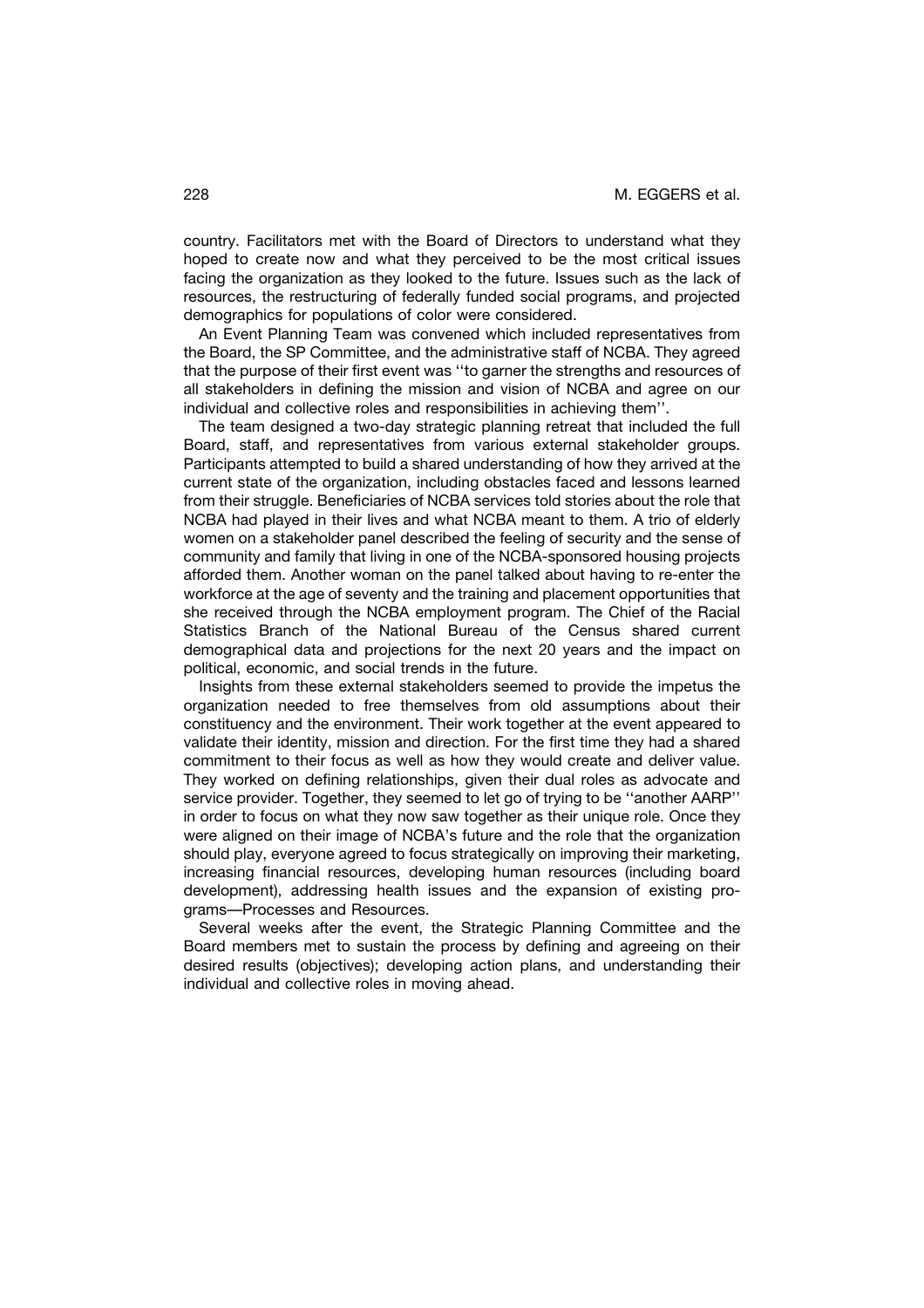# UNLEASHING AND COMBINING THE WISDOM 229

# University of Maryland

In late 1998, the University of Maryland formed the Office of Information Technology (OIT), merging the information technology related work of three organizations into one, under its first Chief Information Officer. This new organization was to: create an information technology infrastructure appropriate for a leading research university, transform the teaching and learning process; provide research design and development tools; reach out to the regional and national community; and support institutional academic and business processes. In the fall of 2000, the leaders of OIT wanted to take the next step in the organizational realignment to ensure that the merger lived up to it's potential. The three merged organizations were still performing largely like independent entities, with overlapping activities and processes. This at a time when the organization was being asked to do more to support the larger university community caused the leadership team to look for a process that could help them become ''one OIT'', all pulling together to meet the rapidly changes technology requirements of their customers. Facilitators were engaged to help OIT create ''one organization'' with a strong leadership team aligned around the needs of customers and their role in leading OIT and an organization structured to capitalize on limited resources and current talent to better serve an expanding customer base.

Using the Whole-Scale approach to change OIT's, journey included four critical components: leadership alignment, organization alignment, organization restructuring and process redesign. The journey began with a retreat to align the leaders around the expanding role that the organization was being called to fulfill both within the University and with external partners and to define their role in leading this effort. The second component aligned the entire organization around a compelling vision of the future and the actions needed to achieve the vision and tapping the wisdom of the employees for their good ideas on how to best organize for success. The third restructured the organization to make the best use of existing talent and technologies to better server customers now and in the future. And the fourth, looked at critical business processes and redesigned them to better support the work that needs to be done. In this process, OIT seems to be creating the internal capacity to manage change on an ongoing basis.

In April of 2000 OIT held an organization alignment event for all but a ''skeleton crew'' that stayed behind to ''mind the store''. A microcosm team of about 20 members from across all levels and functions of OIT developed the event purpose and design. The event purpose was: ''To work toward a more unified OIT where people and their ideas are heard and valued to bring about positive change for you, OIT and the university.'' Some of the desired outcomes for the event were:

- . We feel we have been heard, listened to and acted upon.
- . Action plans, task forces, timeline with plans for what happens next to continue follow-thru are in place.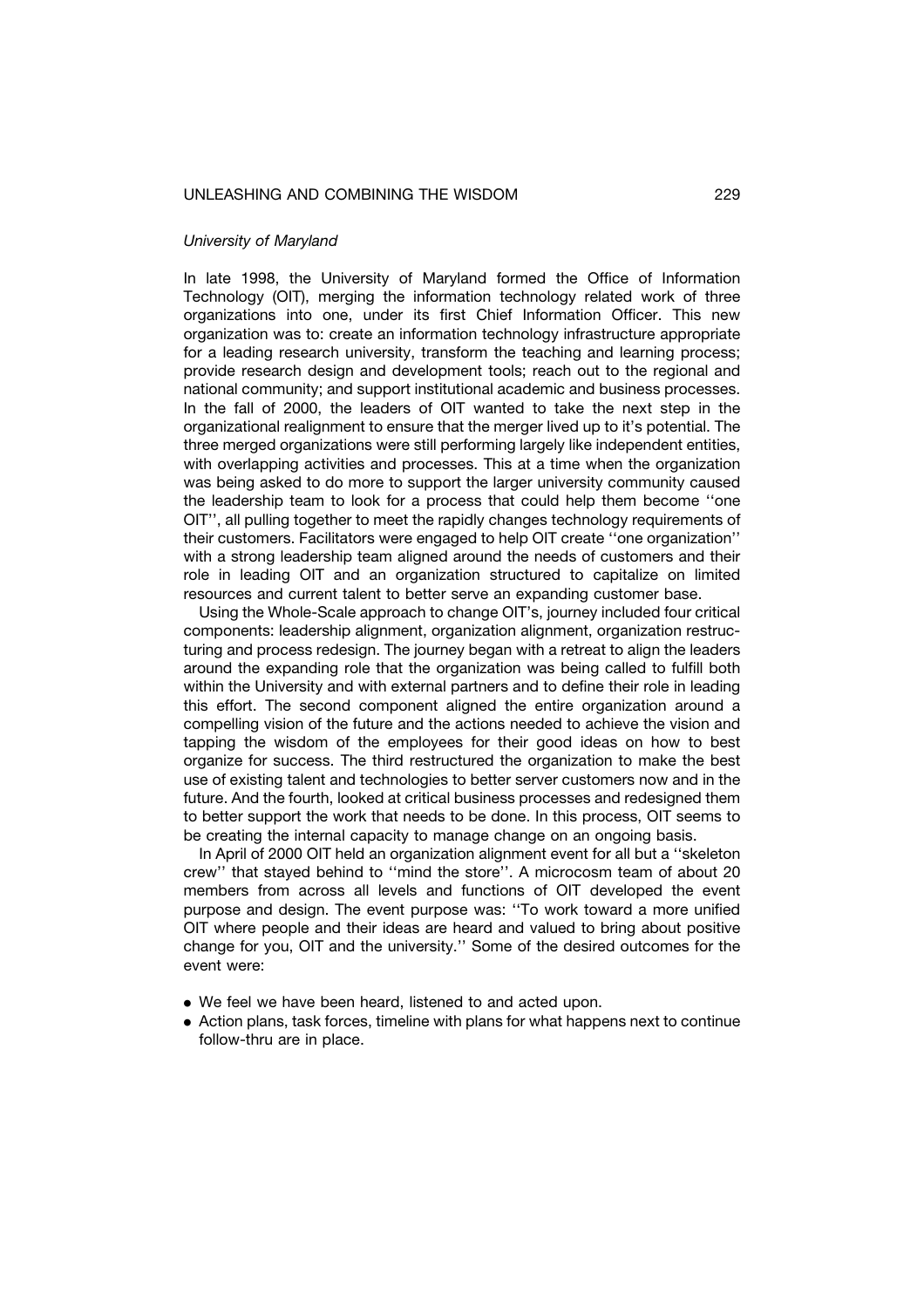- . We have defined OIT's mission, vision, goals, values and priorities.
- . We understand the structure of OIT.
- . We have identified our current products and services and identified which ones are critical.
- . We have agreed on the criteria by which we will design the new OIT.

In addition to achieving these outcomes, the members of the organization seemed to appreciate the magnitude of the work to be done by various levels of the organization. As event participants grappled with ideas for how they might restructure themselves the comment most often heard in the room was ''I now see what a hard job leadership has in front of them and the complexity of restructuring an organization like ours.'' From the leaders of the organization they apparently began to appreciate that by asking for and using the input from everyone in the organization they could create ''one OIT'' that could meet the challenges they face.

The organization is moving from ''three merged organizations'' to one with the leadership team working together in new and more open ways. By July 2001 the Change Team, a microcosm team, had successfully managed the process of creating a new organization structure that meets the needs of the leaders, the people and the customers. Importantly, from the whole system change perspective, the people in the organization created this new structure. Implementation of the new OIT structure will begin in the fall of 2001. The next step is the redesign of critical business processes so that these processes support the work of the organization.

# The essentials for success

In applying Whole-Scale methods in hundreds of communities and organizations over the past 20 years, we believe that successful engagement in whole systems change hinges on basic principles summarized below. We employ our own ''vocabulary'' to illustrate our frame of reference in talking about the method. We believe that our vocabulary helps cast group decision-making in a different light.

We disturb the universe with every breath, and every breath/word/action must be intentional. For example, three key questions guide the event planning process:

- . What is the purpose of this event? What truly needs to be different in the world because we held this meeting?
- . Who needs to be in this room (represented in this room) if we are to achieve that purpose?
- . What conversations need to take place and develop if we are to achieve the purpose?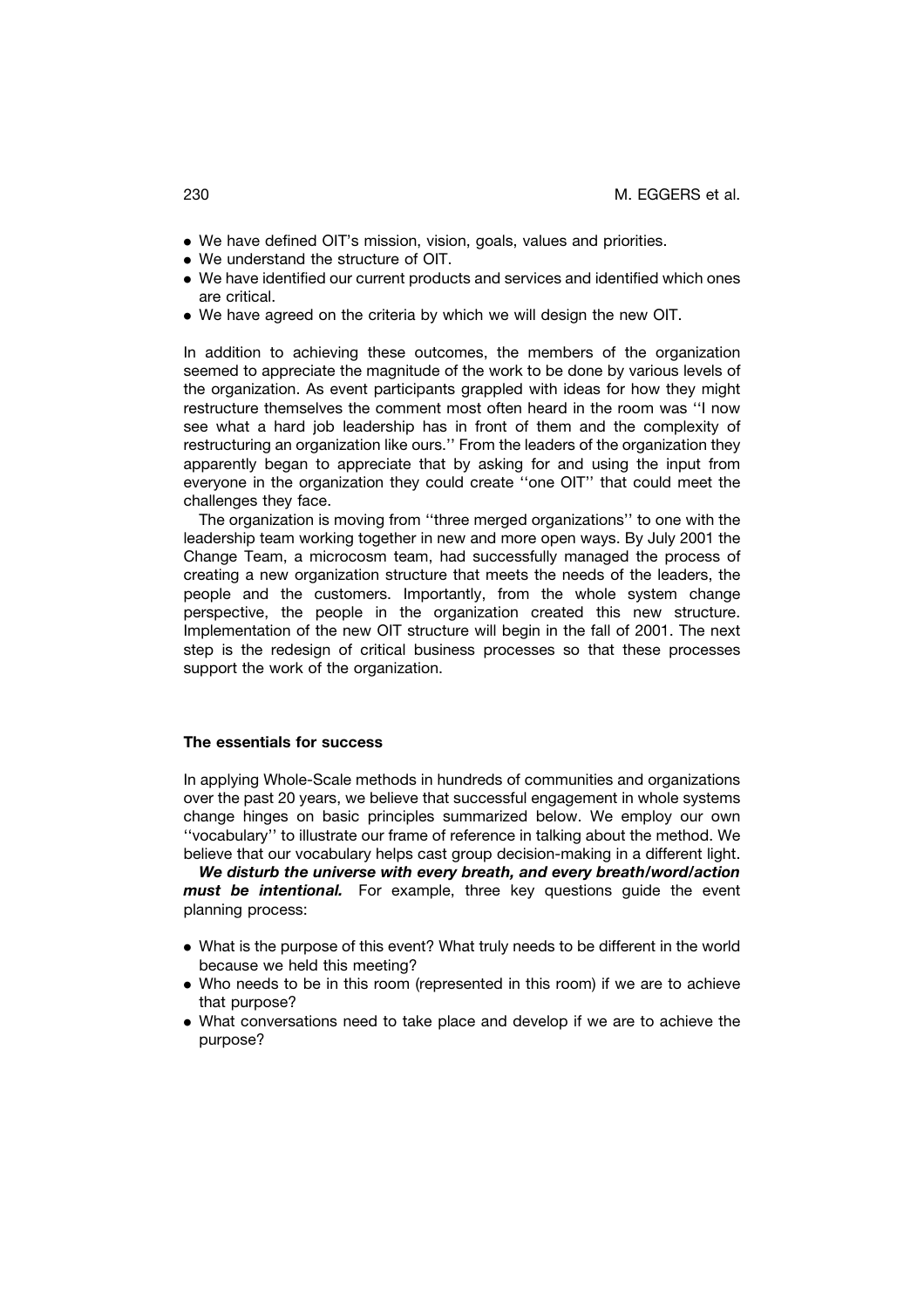Once a system agrees on the answers to these questions, then trust that with that purpose, the right people, and the robust processes, that it will work!

Wisdom is in the people of the organization. That wisdom is developed through helping participants get to one-brain (all seeing the same data) and oneheart (all connected around common yearnings). When this has come to pass, peoplewillbebondedtogetherasa''whole'',andwillbecapableofactingseparately yet in a unified way—to combine and release their own system-wide wisdom.

**Each person's truth is truth.** Creating a common database of truths is the work of the consultant and the organization. From the complexity of all those diverse ''truths,'' organizational wisdom will emerge and make sense. If you create that organizational wisdom in a microcosm of the whole organization, you will find that they are able to move back into the larger organization and act as a catalyst to evoke change in the virtual ''blood stream'' of the whole organization.

It is about living out of our hearts. We freely share the wealth of our experiences and processes with others, in faith that those who receive the wealth will do the same, thus creating an ongoing, positive force for change in the world.

Let us uncover this together. Consultants, internal or external, can be experts on process, that's all. They must fight for processes which they believe will work and must be flexible and creative at the same time. Organization members are the real experts on their own world.

This work is about a sincere, deep abiding, unwavering view of democracy and empowerment within a system-wide view of reality. The wisdom is in the ''whole.'' Help to release and combine the diverse beliefs and voices, and the answers will always be the right ones. Democratic leaders help everyone be as good as they can be by getting them to see the whole picture of reality-inside and outside the organization.

Be authentic in everything you do, with client systems as a whole, with others in your organizations and communities, with students, and with your own family. This belief system is not a ''part-time'' thing.

Life is an Action Research Project. Everything we do or say becomes data for action learning and insight. W. Edwards Deming believed that we need to be in a constant flow of action research—''Plan, Do, Check, Act'' (Deming, 1986, p. 86 and Scherkenbach, 1988, pp. 35–36). The key questions we believe we must ask ourselves at the ''check'' point to move ahead on the journey are:

- . What did we say we would do differently?
- . What did we actually do differently?
- . What did we learn from that?
- Where do we need to go from here?

# Examples of public organizations utilizing Whole-Scale methods.

. Education: Ann Arbor, Michigan Public Schools; St. Francis, Minnesota School District; Mead School District, Spokane, Washington; University of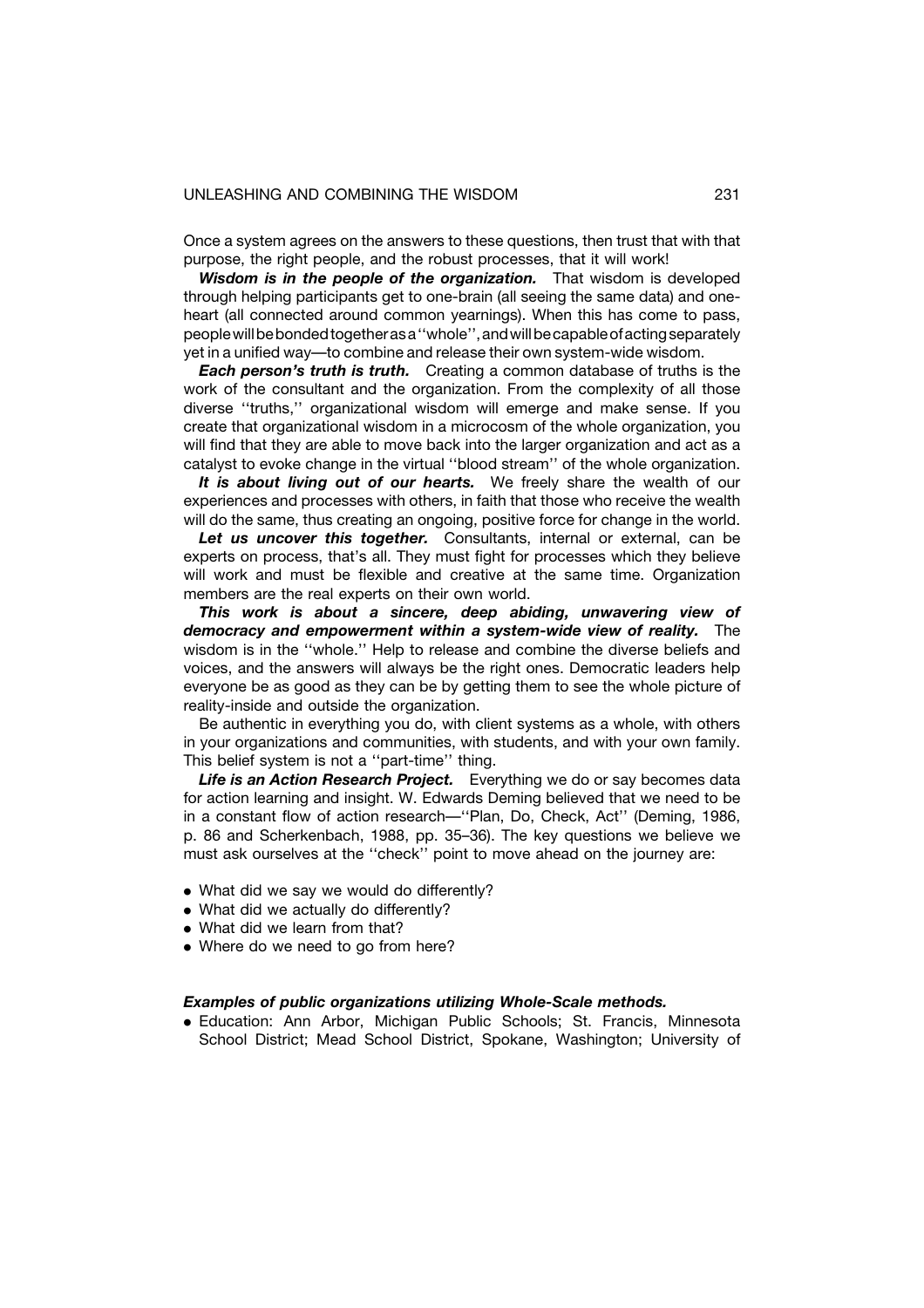Michigan, University of Maryland, Eastern Michigan University, University of Minnesota...

- . U.S. Government: Department of Defense, Central Intelligence Agency, Bridger Teton National Forest, Minnesota Land Resources, NASA
- . State Government: Wisconsin Department of Transportation, New York Tax Department ...
- . County Government: Washtenaw County, Michigan; METRO—King County, Washington; Sedgwick County, Kansas, City of Takoma Park, Maryland . . .
- . City Government: City of New York, Houston . . .
- . Community Groups: The National Caucus and Center on Black Aged (NCBA), Ann Arbor Arts Council . . .

### Roots and theories underlying Whole-Scale: Selected readings

### Action research

Frohman, M., M. Sashkin, and M. Kavanagh. (1976). ''Action Research as Applied to Organization Development.'' In Organization and Administrative Sciences, 7(1–2), 129–142.

### Adult learning

- Knowles, M. (1980). The Modern Practice of Adult Education. New York; Cambridge: The Adult Education Company.
- Knowles, M., E. Holton, and R. Swanson. (1998). The Adult Learner: The Definitive Classic in Adult Education and Human Resource Development. 5th Edition. Houston: Gulf Publishing Company.

Kolb, D. (1984). Experiential Learning: Experience as the Source of Learning and Development. Old Tappen, NJ: Prentice-Hall.

### Chaos field theory

Gleick, J. (1987). Chaos: Making a New Science. New York: Penguin. Wheatley, M. (1992). Leadership and the New Science. San Francisco: Berrett-Koehler.

### Community building

Lippitt, G. and R. Lippitt. (1978). The Consulting Process in Action. San Diego: University Associates.

### Preferred futuring

- Beckhard, R. and R. Harris. (1987). Organizational Transitions: Managing Complex Change. Reading, MA: Addison-Wesley.
- Lippitt, Lawrence. (1998). Preferred Futuring: Envision the Future You Want and Unleash the Energy to Get There. San Francisco: Berrett-Koehler.
- Lippitt, Ron (1983). ''Future Before You Plan.'' In The NTL Manager's Handbook. Arlington, VA: NTL Institute.